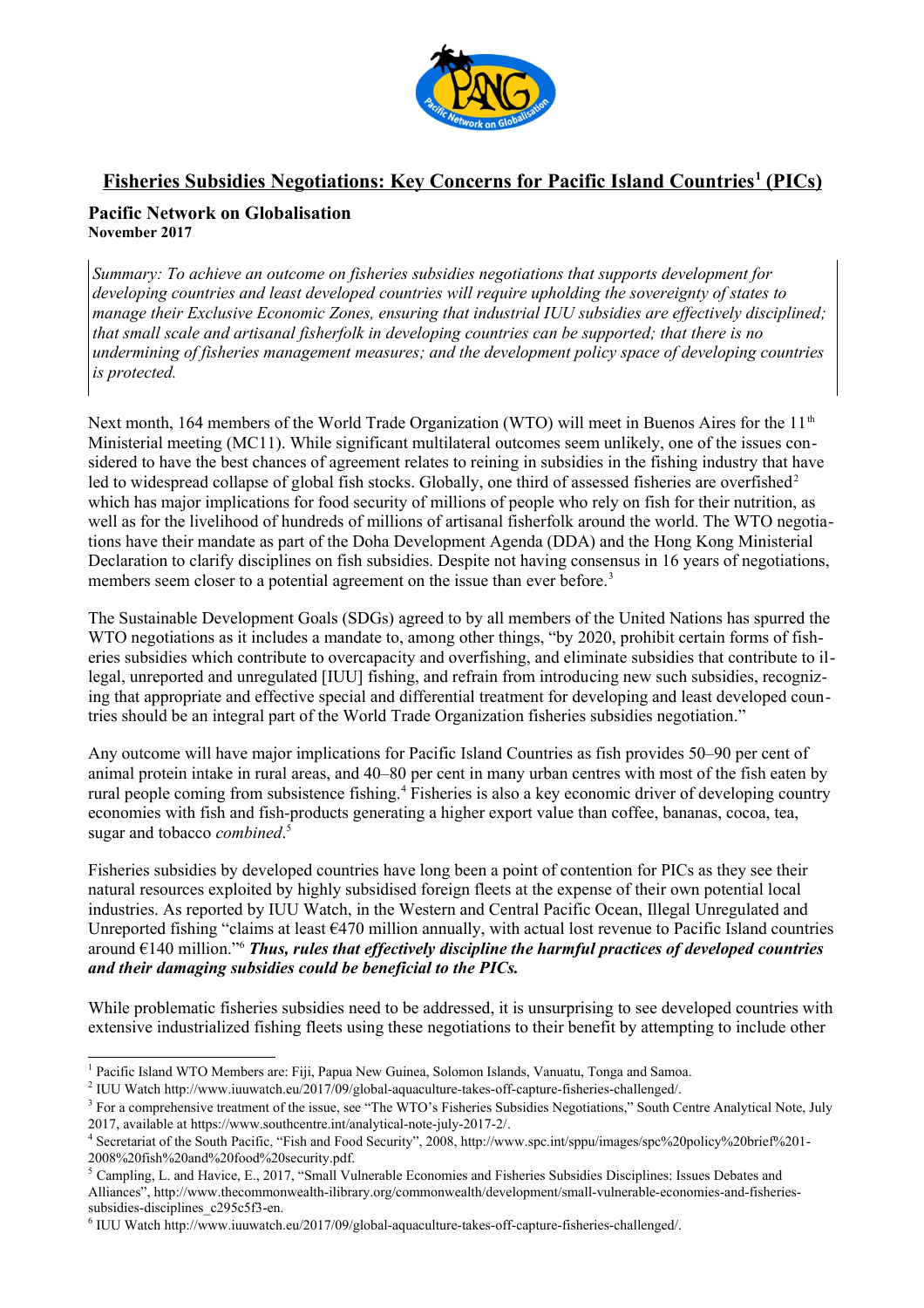matters such as management measures and access arrangements under the ambit of the WTO<sup>7</sup>. Any outcome *on fisheries subsidies negotiations must ensure that small scale and artisanal fisherfolk can be supported, that the development policy space of Pacific developing countries and Least-Developed Countries (LDCs) is protected through appropriate and effective special and differential treatment, and that there is no undermining of fisheries management measures.*

### **A mandate for negotiations only for Fisheries Subsidies**

*The mandate for negotiations relates to the prohibition of fisheries subsidies and must not be used as a way to open up the discussion of fisheries management measures*. Regional Fisheries Management Organizations (RFMOs) are the most suitable body to determine the management measures relating to fisheries and must be left to do so. The EU, unable to gets its way in other RFMO fora, is trying to bring the voluntary Food and Agriculture Organization codes into the WTO and utilise the dispute mechanism to enforce them. The PICs have experienced this before with their negotiations with the European Commission on the Economic Partnership Agreement (EPA). The European push to include management measures in the Pacific EPA talks is the main reason for the suspension of the negotiations as PICs have stood firm on keeping such issues out of trade deals.

*Like management measures, access arrangements are negotiated in other fora and are the sovereign matters of nations and as such should be excluded from subsidies negotiations*. For the Pacific, access arrangements are key sources of government revenue and have been a hard-fought area that has only recently started to come to fruition for those states. In 2016, government revenue from fisheries access agreements for Pacific Island Members of the Parties to the Nauru Agreement, was approximately US\$400 million, a huge increase from US\$60m in 2011. Undermining that strength through the WTO is what countries like New Zealand are hoping for but would be devastating to the Pacific Islands.

Developing countries have the sovereignty to determine the resource use within their own Exclusive Economic Zones (EEZs). Keeping with the sovereignty granted to nations to manage their own EEZs under the United Nations Conventions of the Law of the Sea, an outcome that *applies to fishing in the high seas and in the EEZs of other members, but not to members' own EEZs,* provides greater scope and is in line with allowing developing countries to manage their own development and allowing RFMOs to govern the high seas.

#### **Prohibitions on subsidies for Illegal Unreported and Unregulated fishing**

Prohibitions on subsidies related to IUU fishing appears the most likely result for any outcome at the December Ministerial. *To have the best impact, the IUU subsidies disciplines would need to be broad in scope, covering the subsidies that "relate to" IUU fishing and apply to the owners and operators*. It is important to also ensure that the actions of artisanal/small scale fishers, as defined by national governments, are not deemed "unreported" or "unregulated" as the burden for comprehensive monitoring and reporting for developing countries' artisanal fish sectors would be excessively costly and unsustainable. *Prohibitions on subsidies relating to IUU fishing should not apply to subsidies provided by developing countries and LDCs for fishing in their own EEZs and that appropriate support, including financing, is provided.*

The *IUU fishing determinations should be made from lists provided by RFMOs and sub-regional or national jurisdictions – especially coastal states*, as this would offer maximum scope for assessing and disciplining those who fish is such ways.

## **Subsidies contributing to Over-fishing and Overfished Stocks**

Subsidies that contribute to the over-fishing of fish stocks is a major issue for sustainable fisheries. *As such any outcome that prohibits subsidies to operators and owners that engage in over-fishing must be workable and effective.* Numerous proposals suggest a mechanism that relies on proving a link between the subsidies and its use exclusively for fishing overfished stocks, a causality that would be very difficult to prove given the nature of the fisheries industry and risks being rendered effectively meaningless.

*For PICs to retain the policy space for their development, 'Special and Differential Treatment' (SDT) is central and must be affirmed and simple to operationalise.* Developing Countries and LDCs like the Pacific Islands rely on the aquatic resources both for revenue and livelihoods. As such, for these countries to be able

<span id="page-1-0"></span><sup>&</sup>lt;sup>7</sup> European Union "Advancing Towards a Multilateral Outcome on Fisheries Subsidies in the WTO", TN/RL/GEN/181.